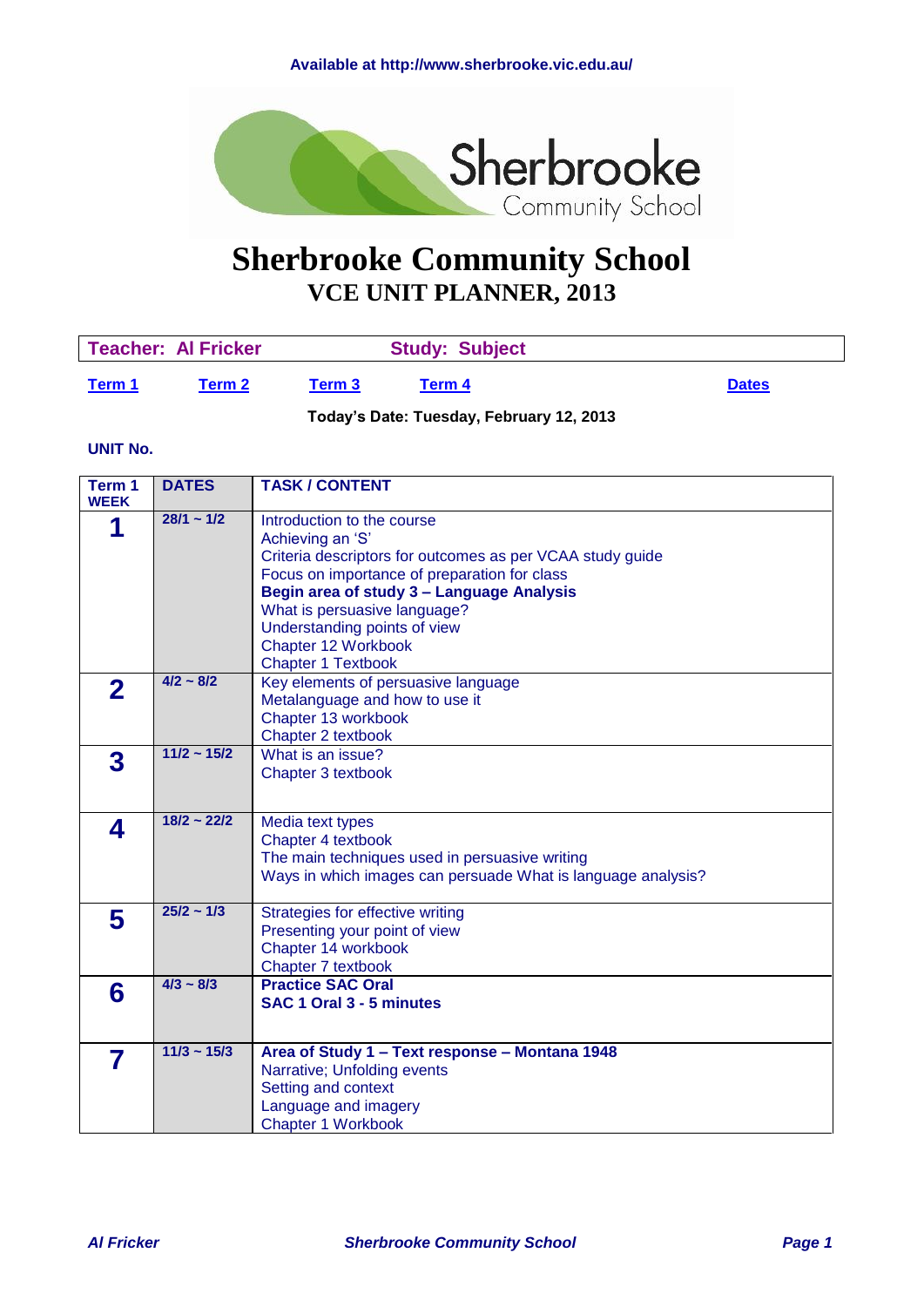#### **Available at http://www.sherbrooke.vic.edu.au/**

|   | $18/3 \sim 22/3$ | <b>Chapter 2 Workbook</b><br><b>Characters</b><br>Writing about characters and understanding them<br>Analysis and Interpretation of characters<br>Correct vocabulary and meta-language |
|---|------------------|----------------------------------------------------------------------------------------------------------------------------------------------------------------------------------------|
| 9 | $25/3 \sim 28/3$ | <b>Chapter 3 Workbook</b><br>Themes and values<br>Identifying themes and values<br>Analysing themes and values                                                                         |

### **END OF TERM 1**

| Term 2<br><b>WEEK</b> | <b>DATES</b>        | <b>TASK / CONTENT</b>                                                                                     |
|-----------------------|---------------------|-----------------------------------------------------------------------------------------------------------|
| 1                     | $15/4 \sim 19/4$    | Developing text responses<br>Chapter 6 workbook<br><b>Practice SAC</b>                                    |
| $\mathbf 2$           | $22/4 - 26/4$       | SAC 1 - Text response essay 1000 - 1200 words                                                             |
| 3                     | $29/4 \sim 3/5$     | Area of Study 2 - Future Worlds<br>Introduction to context<br>Chapter 7 workbook<br><b>Watch Gattaca</b>  |
| 4                     | $6/5 \sim 10/5$     | Plot summary<br>Characterisation<br><b>Setting</b><br><b>Themes</b><br>Studying a film Chapter 4 workbook |
| 5                     | $13/5 \sim 17/5$    | By the waters of Babylon<br>Transmetropolitan<br><b>Futurist website</b><br>Futurama                      |
| 6                     | $20/5 \sim 24/5$    | How to write a context response<br>Chapter 11 workbook<br><b>Practice SAC</b>                             |
| 7                     | $27/5 \sim 31/5$    | SAC 2 - Context response 900 - 1200 words                                                                 |
| 8                     | $3/6 \sim 7/6$      | Exams?                                                                                                    |
|                       | Begin next Unit No. |                                                                                                           |
| $\mathbf o$           | $10/6 \sim 15/6$    | Area of Study 1 - Reading and responding - 12 Angry Men                                                   |

| 9  | $10/6 \sim 15/6$ | Area of Study 1 – Reading and responding – 12 Angry Men<br>Read the play 12 Angry men in class<br>Chapter 5 workbook |
|----|------------------|----------------------------------------------------------------------------------------------------------------------|
| 10 | $25/6 - 29/6$    | <b>Narrative</b><br>Setting and context<br>Language and imagery<br>Chapter 2 Workbook                                |

#### **END OF TERM 2 Unit No. (continues)**

| Term 3      | <b>DATES</b> | <b>TASK / CONTENT</b> |
|-------------|--------------|-----------------------|
| <b>WEEK</b> |              |                       |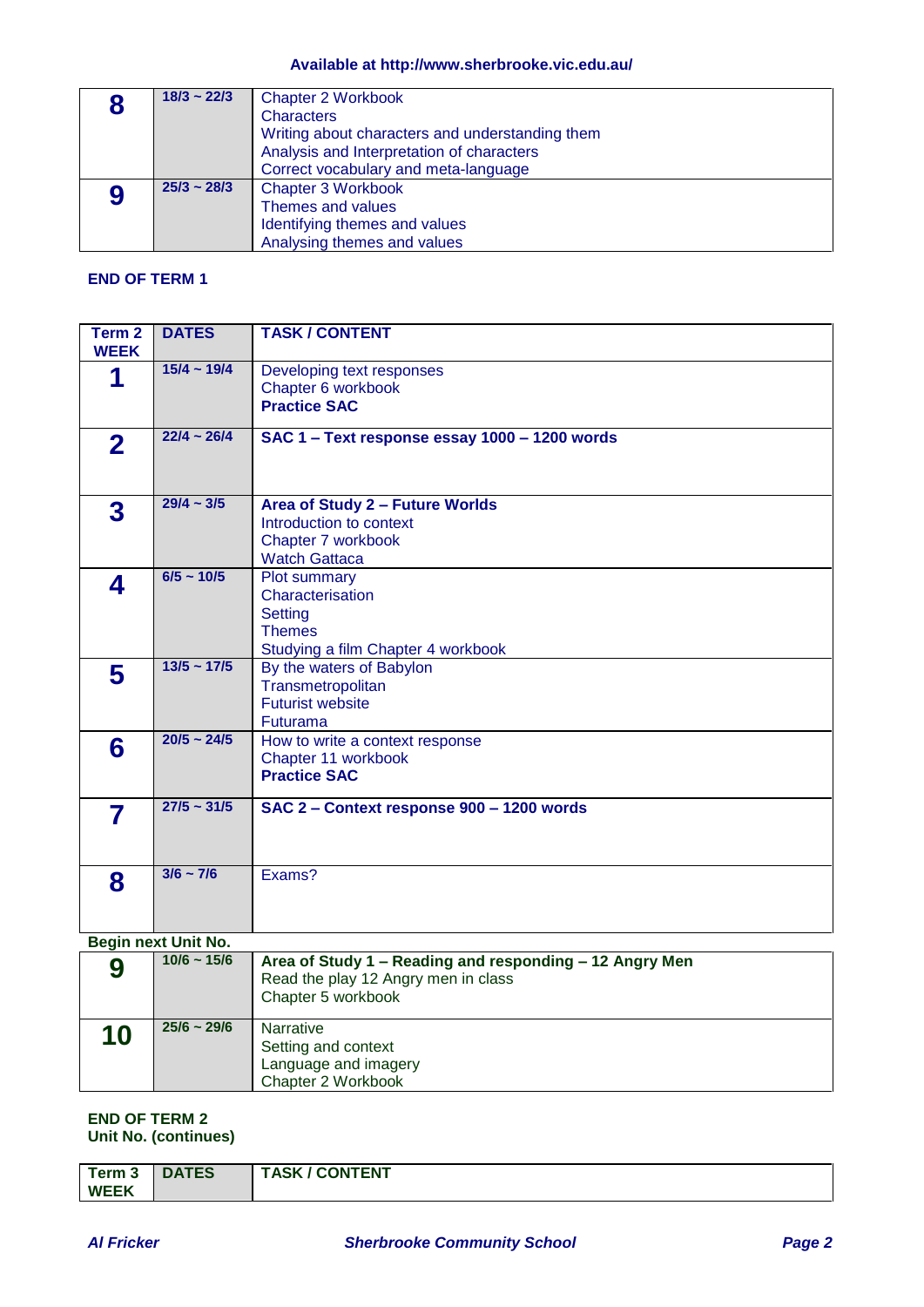## **Available at http://www.sherbrooke.vic.edu.au/**

|                         | $15/7 - 19/7$    | Characters and understanding the film                                             |
|-------------------------|------------------|-----------------------------------------------------------------------------------|
|                         |                  | Analysis and interpretation of characters                                         |
|                         |                  | Identifying and analysis themes and values                                        |
|                         |                  | Chapter 2 workbook                                                                |
|                         |                  | Chapter 3 workbook                                                                |
|                         | $22/7 \sim 26/7$ | Watch 12 angry men in class                                                       |
| $\overline{\mathbf{2}}$ |                  | SAC preparation                                                                   |
|                         |                  | Chapter 6 workbook                                                                |
|                         |                  | Practice SAC 900 - 1200 words                                                     |
|                         | $29/7 - 2/8$     | SAC 1-12 Angry Men 900-1200 words                                                 |
| 3                       |                  |                                                                                   |
|                         |                  |                                                                                   |
|                         |                  |                                                                                   |
|                         | $5/8 \sim 9/8$   | Area of Study 2 - Who's Reality?                                                  |
| 4                       |                  | Revisit word bank                                                                 |
|                         |                  | Matrix - watch movie                                                              |
|                         |                  | Complete question sheet and discuss 5 philosophical schools of thought on reality |
|                         | $12/8 \sim 16/8$ | Watch the Truman Show                                                             |
| 5                       |                  | Perspectivism vs. absolutism                                                      |
|                         |                  | <b>Complete Truman show questions</b>                                             |
|                         |                  | Chapter 7 Workbook                                                                |
|                         |                  |                                                                                   |
|                         | $29/8 \sim 23/8$ | Chapter 8 workbook                                                                |
| 6                       |                  | Examine altered states of consciousness                                           |
|                         |                  | Mental health and impacts on reality                                              |
|                         |                  | SAC preparation                                                                   |
|                         |                  | Chapter 9 workbook                                                                |
|                         |                  | Chapter 11 workbook                                                               |
|                         |                  | <b>Practice SAC</b>                                                               |
| 7                       | $26/8 \sim 30/8$ | SAC 2 - Who's reality? 900 - 1200 words                                           |
|                         |                  | 3-5 written pieces                                                                |
|                         |                  |                                                                                   |
|                         | $2/9 - 6/9$      |                                                                                   |
| 8                       |                  | Area of Study 3 - Language analysis                                               |
|                         |                  | Other text types                                                                  |
|                         |                  | Chapter 5 Textbook                                                                |
|                         | $9/9 \sim 13/9$  | Writing a language analysis essay                                                 |
| 9                       |                  | Chapter 6 Textbook                                                                |
|                         |                  |                                                                                   |
|                         |                  |                                                                                   |
|                         | $16/9 \sim 20/9$ | Overview                                                                          |
| 10                      |                  | Chapter 7 textbook                                                                |
|                         |                  | Exam preparation                                                                  |
|                         |                  | Chapter 8 textbook                                                                |
|                         |                  |                                                                                   |

#### **END OF TERM 3**

<span id="page-2-0"></span>

| Term 4<br><b>WEEK</b> | <b>DATES</b>      | <b>TASK / CONTENT</b>                              |
|-----------------------|-------------------|----------------------------------------------------|
|                       | $7/10 \sim 11/10$ | Practice SAC Oral presentation 3 - 5 mins          |
| 2                     | 14/10~18/10       | SAC Oral presentation 3 - 5 mins                   |
| 3                     | 21/10~25/10       | Revision - Montana 1948<br>Revision - 12 Angry men |